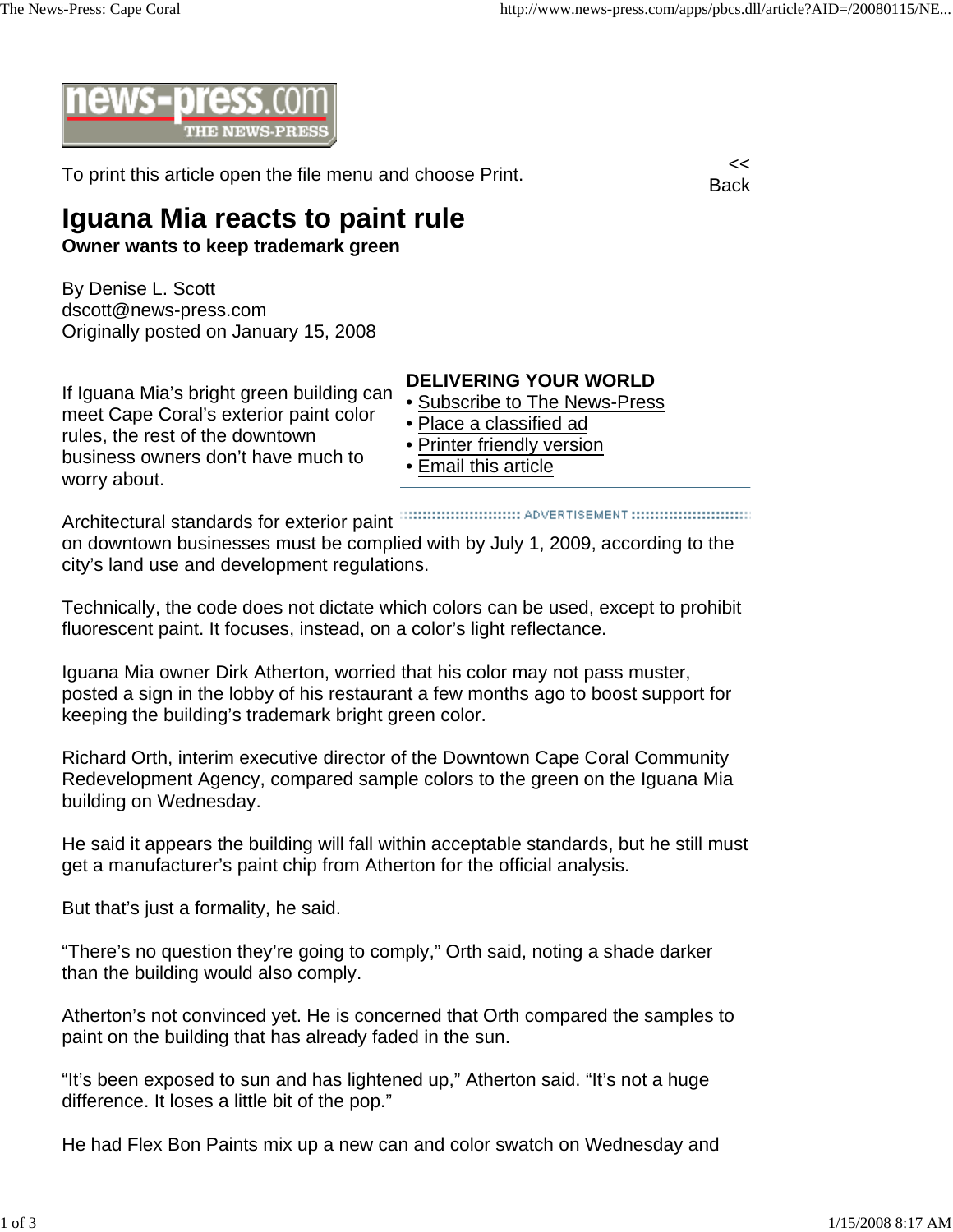was waiting for Orth to pick it up.

Louis Simmons, owner of Cape Dog Bakery and finalist for the open CRA board seat, said he doesn't know of any other downtown business owners opposed to the paint codes.

"We're supporters of it. I think it's positive for the downtown," he said.

However, he also considers Iguana Mia to be a downtown landmark.

"I think (Atherton's) jumping the gun," Simmons said about the lobby sign. "As far as I know, nobody's told him to change it."

Atherton said it's the principle of the matter.

"I opened the store in 1990 when there were no restrictions, no rules of color," he said.

Unlike someone who knows the rules in advance of buying in a deed-restricted community, Atherton was a long-time business owner when the paint codes were adopted.

"They're overlooking the basic property rights of people who've been there for years," he said.

He said the bright green color has always been important, helping customers find the restaurant when it first opened.

His general manager, Matt Lamb, said other businesses even mention it in their ads to help their customers find them.

Lamb said after hearing that some downtown business owners complained about the color at a CRA meeting, they decided to post the sign.

It asks patrons to "Rescue Cape Coral's history" and encourages supporters to contact their government officials.

The city code does have a process to apply for a deviation, but Atherton believes long-established businesses should automatically be exempted.

He said he'll take the lobby sign down when the CRA tells him — in writing — that his color is in compliance. But he'll still support any other business owners forced to make a change.

"If we've got to make this a political deal, then we will," Atherton said. "It's not just about me. It may happen to anybody."

Another downtown business owner who might be affected is Lois Murray, who opened the antique store Red Barn 12 years ago.

She said she forfeited the opportunity to receive a CRA matching grant to spruce